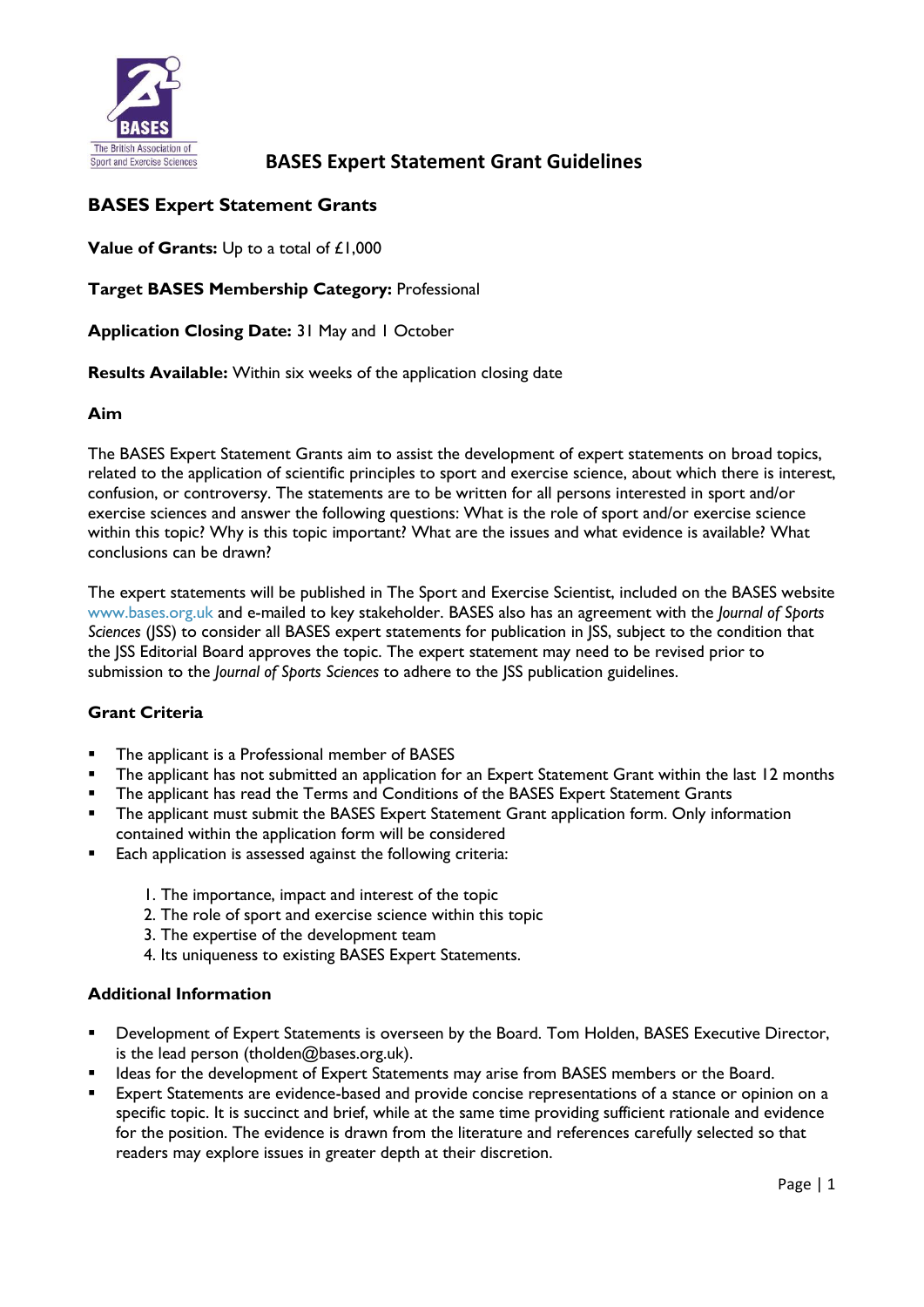

- The evidence upon which Expert Statements are built is compiled by a multidisciplinary group of between two and five individuals (including the lead person) with content knowledge and expertise. Development team members should be BASES members whenever feasible, but external evidence builders are also seen as capable contributors.
- **■** The lead person should be in a position to communicate in a timely fashion with BASES.

## **Timescale**

Because of the importance of Expert Statements the entire development and sign off process should take no more than six months.

| <b>Responsibility</b>                                          | <b>Action</b>                                                                                                                                                                                                                            | Timeline -<br><b>October</b><br>submission | Timeline -<br>May<br>submission         |
|----------------------------------------------------------------|------------------------------------------------------------------------------------------------------------------------------------------------------------------------------------------------------------------------------------------|--------------------------------------------|-----------------------------------------|
| <b>Lead author</b>                                             | Authors propose two BASES Fellows as Expert<br>Statement reviewers.                                                                                                                                                                      | <b>End of Dec</b>                          | End of Jul                              |
| <b>BASES Executive</b><br><b>Director</b>                      | The BASES Executive Director to contact the<br>proposed Fellows to confirm.                                                                                                                                                              | End of Jan                                 | <b>End of Aug</b>                       |
| <b>Lead author</b>                                             | The development team produces the Expert<br>Statement and presents to two nominated<br>Fellows and BASES Executive Director for<br>review.<br>This will be an open peer review so that authors                                           | <b>End of Feb</b>                          | <b>End of Sep</b>                       |
|                                                                | know who has reviewed their work.                                                                                                                                                                                                        |                                            |                                         |
| <b>Expert Statement</b><br><b>Reviewers</b>                    | Reviewers conduct review of Expert Statement.<br>Reviews should be e-mailed to the BASES<br>Executive Director (tholden@bases.org.uk) once<br>complete. Feedback is e-mailed to lead author to<br>be considered by the development team. | <b>End of Mar</b>                          | <b>End of Oct</b>                       |
| Lead author and<br><b>Expert Statement</b><br><b>Reviewers</b> | Development team make required amends and<br>re-send revised Expert Statement to nominated<br>reviewers for final review. It is helpful to outline<br>how reviewers' comments have been addressed.                                       | <b>End of Apr</b>                          | <b>End of Nov</b>                       |
| <b>Lead author</b>                                             | Finalise the Expert Statement based on feedback<br>from reviewers.                                                                                                                                                                       | <b>End of May</b>                          | <b>End of Dec</b>                       |
| <b>BASES Executive</b><br><b>Director</b>                      | To BASES Board for final approval.                                                                                                                                                                                                       | <b>End of July</b>                         | End of Jan                              |
| <b>The Board</b>                                               | Launch the Expert Statement and publish in TSES                                                                                                                                                                                          | <b>Autumn or</b><br><b>Winter issue</b>    | <b>Spring or</b><br><b>Summer issue</b> |
| Lead author                                                    | Present the Expert Statement at the BASES<br>Annual Conference (this is normally the lead<br>author). The presentation format will be decided<br>by the Scientific Programme Committee.                                                  | <b>November</b>                            | <b>November</b>                         |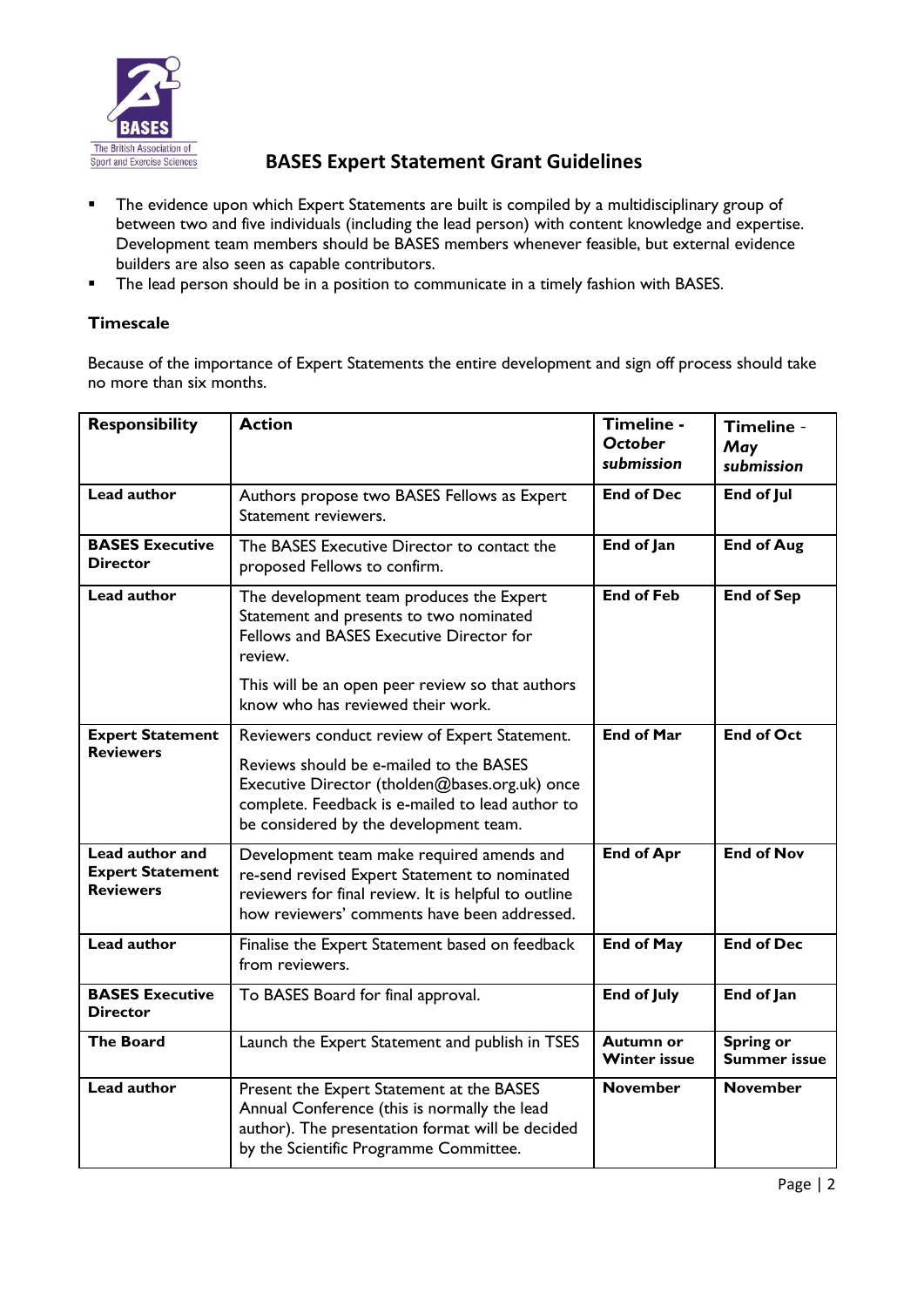

# **Format for Expert Statements**

It is important to note that BASES Expert Statements are concise and should enable the informed reader to gain insight into current issues or developments within the stated area. The expert statement should be 1,600 words in total including everything (references, author profiles, Copyright and PDF Download statements). It should contain the following:

## **Title and Authors:**

# **e.g. The BASES Expert Statement on Exercise, Immunity and Infection**

Produced on behalf of the British Association of Sport and Exercise Sciences by Prof Michael Gleeson FBASES and Dr Neil Walsh

**Introduction.** The introduction should consider what is the topic; why is it important; what is the context; what are the key issues or developments to be considered; and how can sport and/or exercise science contribute.

**Background and evidence**: The background and evidence makes up the body of the statement. It should provide a structured and logical coverage of the topic and the key evidence. Short paragraphs and sub-headings where appropriate are encouraged.

**Conclusions and recommendations.** This section includes a summary of the key points along with any recommendations. These should be in the form of a bulleted list.

**Acknowledgements.** Where appropriate.

**References.** Around 5 to 8 key references, formatted in accordance with that used by The Sport and Exercise Scientist. The Sport and Exercise Scientist has its own unique reference style (to make formatting as easy as possible!). Examples of references are below:

#### **Reference citations in text examples:**

- Work by one author Rogers (2010) compared... Past research (Rogers, 2010)...
- Work by two authors Rogers and Smith (2009) compared... Past research (Rogers & Smith, 2009)...
- Work by three of more authors Rogers *et al*. (2011) compared... Past research (Rogers *et al*., 2009)...

## **Reference list examples**

Arrange entries in alphabetical order by the surname of the first author.

**Baumeister, R.F., Zell, A.L. & Tice, D.M. (2007).** How emotions facilitate and impair self-regulation. In J.J. Gross (Ed.), Handbook of emotion regulation (pp. 408-426). New York: The Guilford Press.

**Child Protection Support Unit. (2005).** Standards for Safeguarding and Protecting Children in Sport. Available: www.thecpsu.org.uk

**Lazarus, R.S. (2000).** How emotions influence performance in competitive sports. The Sport Psychologist, 14, 229-252.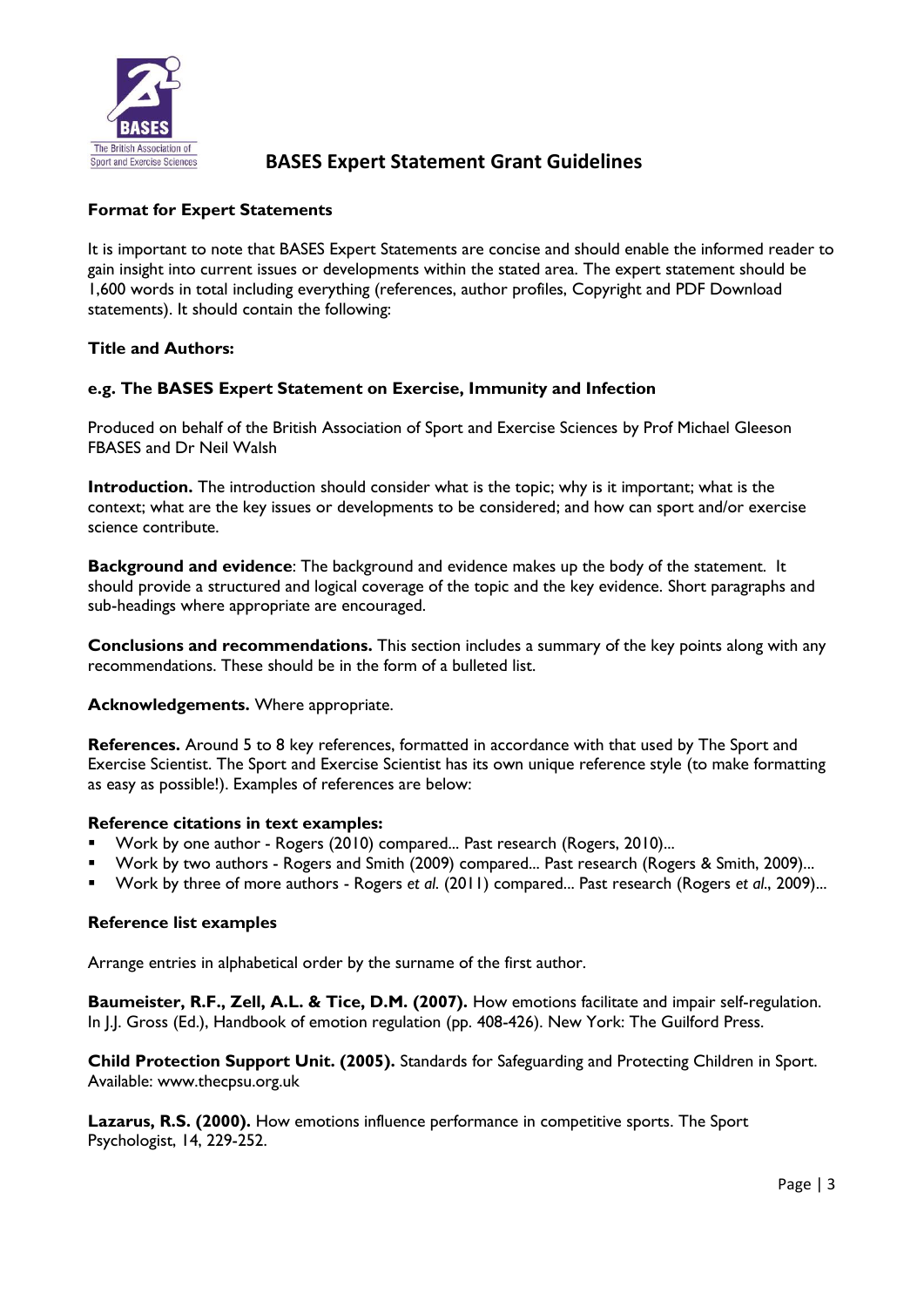

If more than 3 authors write **Elliott, B.** *et al.* **(1996)**.

**Author(s) profile**. (25-word count and relevant to the article). If stating BASES accredited, this should be: BASES accredited sport and exercise scientist. The profile should read:

## **Prof Michael Gleeson FBASES**

Michael is Professor of Exercise Biochemistry in the School of Sport, Exercise and Health Sciences at Loughborough University. He is a BASES accredited sport and exercise scientist and is actively involved in research in exercise and immunology.

## **Copyright © BASES, 20XX**

Permission is given for reproduction in substantial part. We ask that the following note be included: "First published in The Sport and Exercise Scientist, date and issue number. Published by the British Association of Sport and Exercise Sciences – [www.bases.org.uk](http://www.bases.org.uk/)"

**PDF Download** Download a PDF of this article www.bases.org.uk/BASES-Expert-Statements

### **Launch**

The expert statements will be published in The Sport and Exercise Scientist, included on the BASES website [www.bases.org.uk](http://www.bases.org.uk/) and e-mailed to key stakeholders.

For The Sport and Exercise Scientist the following is needed:

**Author(s) photo** – a head shot of all authors (attached as a JPEG or GIF and good quality (file size is >200 KB)). Please don't insert the photos into the word document. It is unlikely that 'compressed' photos used on your work websites will be of sufficient quality for print.

**A relevant photo** – Most articles require one good quality photos (file size is >1 MB) that relate to the article. Please include a photo caption and photo courtesy.

## **Expert Statement Finance Guidelines**

To ensure that your project stays within budget and the workload on the BASES office is kept to a minimum please can you adhere to the following guidelines.

- All claims (with receipts) are sent in on the BASES expenses form from the development team to the lead person.
- The lead person verifies the claims and posts the claim forms and receipts to Jane Bairstow. The British Association of Sport and Exercise Sciences, Leeds Metropolitan University, Fairfax Hall, Headingley Campus, Headingley, Leeds LS6 3QS.
- For each expert statement there are two deadlines for claims shown below and BASES will endeavour to pay all claims within 2 weeks of receipt of the claim.